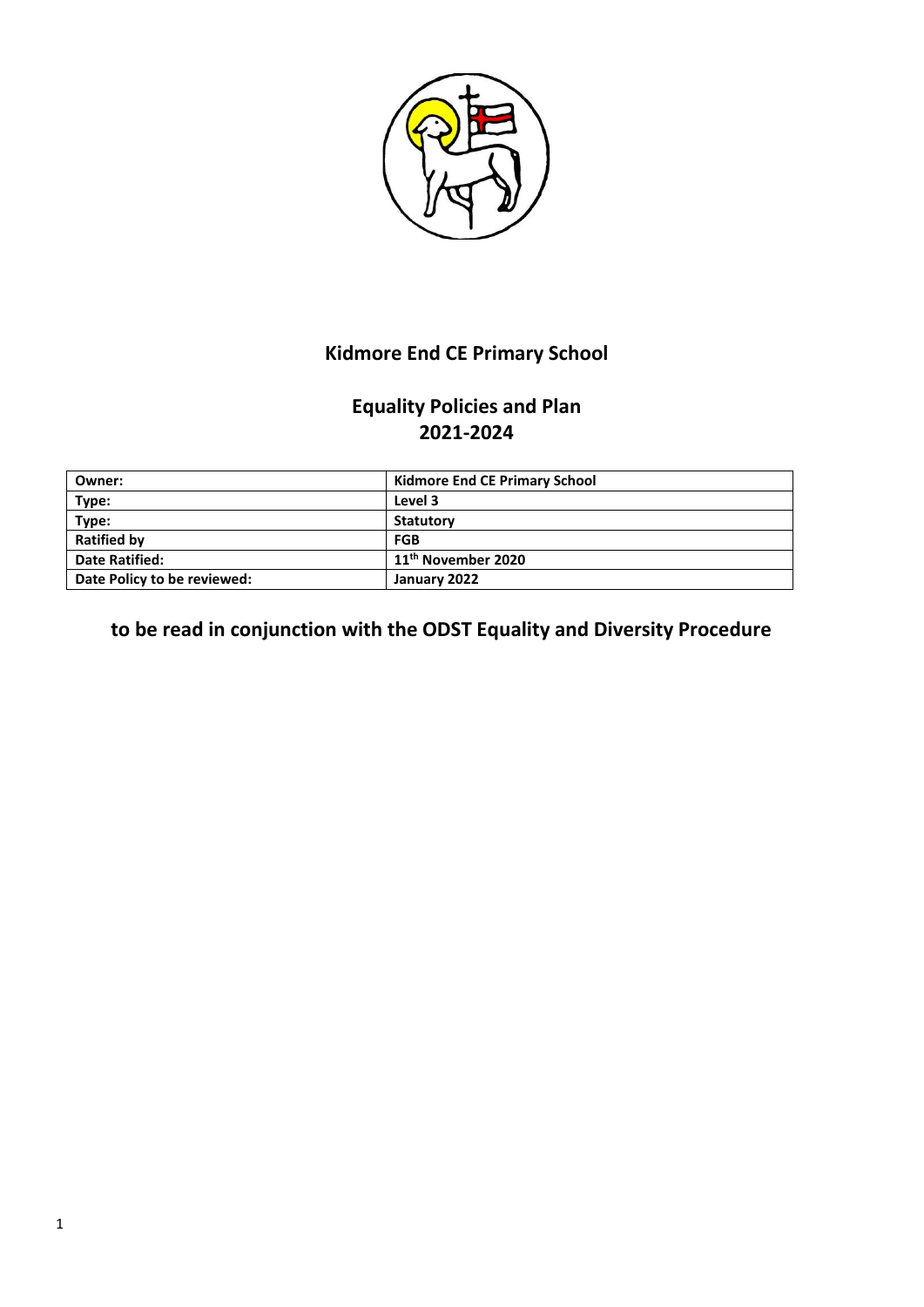

## **Kidmore End CE Primary School Equalities Policy and Plan**

# **Introduction**

Kidmore End CE Primary School is committed to being *an inclusive learning community where everyone can realise their potential as an independent learner*. Equality applies to all members of the school community: pupils, parents, community, staff and governors. It is based on the following core values and ethos as expressed in the school's vision statement:

## *Our school is a place where:*

- *We ask questions and learn from our mistakes*
- *We are resourceful, responsible and respectful*
- *We share our fits and contribute to our community*
- *Everyone is valued and recognised as a child of God*

As an academy we regularly review our admissions policy, with support from the Oxford Diocesan Board of Education, to ensure that it is not discriminatory either in intention or effect.

The Equality Act (2010) designates the following protected characteristics:

- age (for employees)
- disability
- race
- sex (including issues of transgender and gender reassignment)
- maternity and pregnancy
- religion and belief,
- sexual orientation
- Marriage and Civil Partnership (for employees)

The school recognises it has to make special efforts to ensure that all groups prosper. We currently track pupil progress data of whole cohorts as well as defined groups including boys and girls, pupils in receipt of pupil premium funding, pupils with English as an additional language, pupils with disabilities or special educational needs and pupils identified as more able through statutory assessment at the end of KS1. We also carefully analyse attendance information for these groups. We recognise that there may be other groups such as children who are looked after or from service families and review our pupil roll regularly.

## **The school has identified the following issues that may be barriers to effective learning and successful working at the school:**

- oPoor attendance
- oLow self-esteem leading to low expectations
- oExperience of bullying, harassment or social exclusion
- oLow family income leading to difficulty in participating in some aspects of school life
- oLow parental support/engagement or different parental expectations
- oFrequent moves and lack of stability in life leading to time out of school or low attendance
- oLack of help with emotional, mental & physical well-being and poor learning behaviour
- oLanguage difficulties
- oSpecial Educational Needs
- oLack of physical access to school facilities or services
- oInappropriate curriculum
- oRecruitment of a diverse and representative group of staff and governors
- o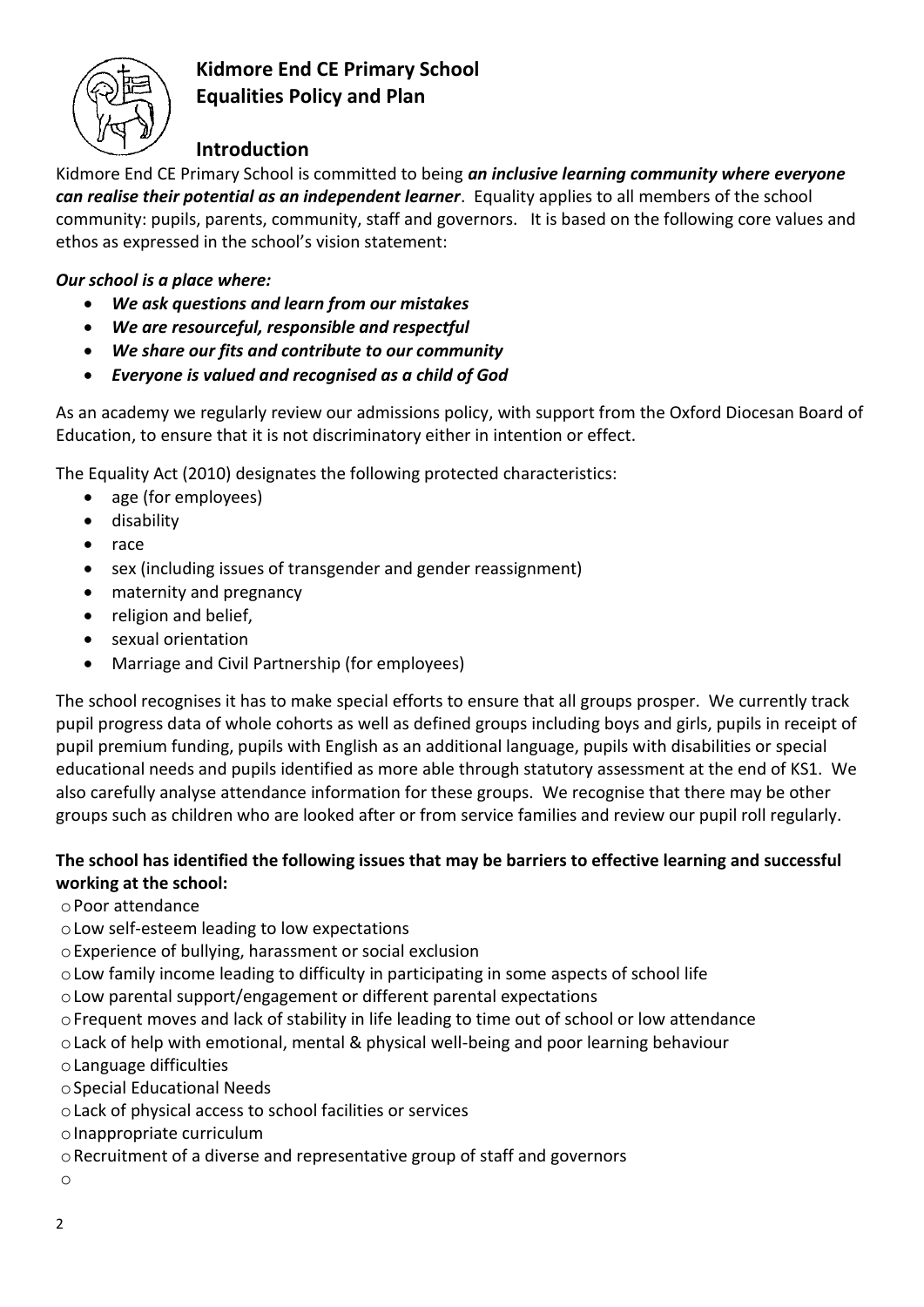### **What sort of school are we?**

Kidmore End School is an academy within the Oxford Diocesan Schools Trust. It is a popular single form entry school in an affluent South Oxfordshire village on the outskirts of Reading. The school's deprivation indicator is low. From Kidmore End pupils transfer to a range of secondary schools, including some to the independent sector.

The number of children eligible for FSM is low and there are currently fewer than ten pupils eligible for the Pupil Premium. The number of children from minority ethnic groups or whose first language is believed not to be English is small. A lower than average number of children are registered as having a disability or special educational need. Analysis of current achievement data shows that of our identified pupil groups shows that most make progress in line with their peers and are working at or above age related expectations. Pupils with Special Educational Needs have been identified as working below age related expectations and approximately 50% are not making progress in line with their peers.

#### **Pupil information (November 2020)**

| 183 pupils on roll | 103 boys | 80 girls |
|--------------------|----------|----------|

#### *Ethnic and Linguistic Background*

| Any Other Mixed Background |     |
|----------------------------|-----|
| Any Other White Background | 4   |
| White - British            | 167 |
| White $-$ Irish            |     |
| White and Asian            | З   |
| White and Black Caribbean  |     |
| Indian                     |     |

There are currently fourteen children with a home language in addition to English. For five of these children English is described as their additional language – for the others English is identified as their mother tongue.

### *Religion and belief*

| Christian*            | 108 |
|-----------------------|-----|
| Roman Catholic        |     |
| No religion           | 31  |
| Not specified         | 27  |
| <b>Greek Orthodox</b> | 4   |
| Hindu                 |     |
| Muslim                |     |
| Other Religion        |     |

\*We recognise that within the Christian group there is further diversity including Jehovah's Witness pupils.

#### *Disability and Special Educational Needs*

| No identified DSEN     | 88%   | 161 |
|------------------------|-------|-----|
| <b>Identified DSEN</b> | 11.5% | ን 1 |
| Statement/EHC plan     | 0.5%  |     |

### *Pupil mobility*

In 2019-2020 7 pupils joined the school in the course of the year (other than at the beginning of Foundation Stage). 14 pupils left the school during the year, with 9 moving home or to another state school, 4 moving to the independent sector (other than at the end of Year Six) and 1 leaving to be home educated. There are currently no known travellers, refugees or asylum seekers on the school roll.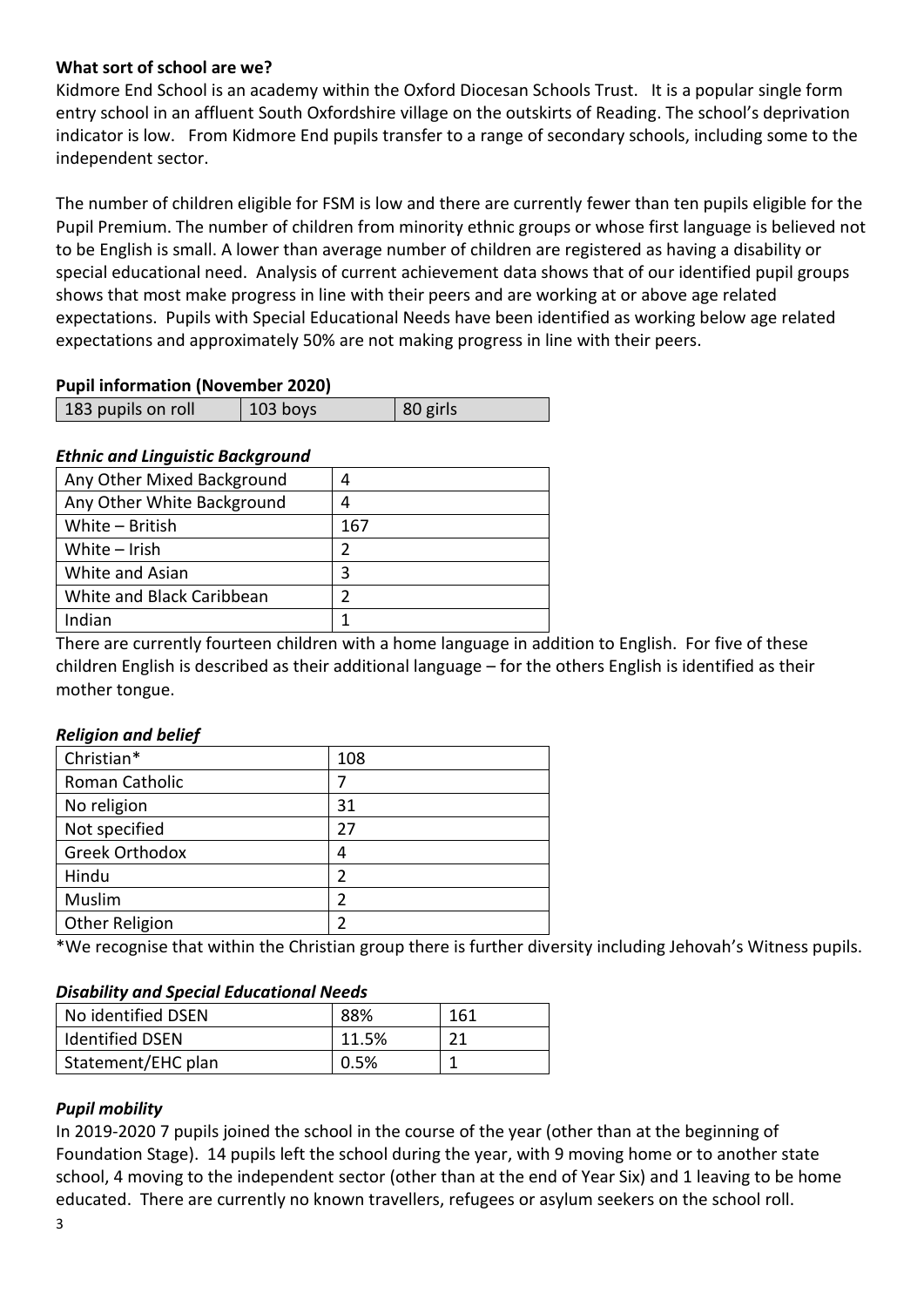There are no substantial gaps in attendance between different groups, although attendance of children in receipt of pupil premium has been lower than all other pupils – this is a small group and attendance is closely analysed. There has been only one permanent exclusion from school in (at least) the last six years. Analysis of behaviour incidents referred to SLT in the past two years show higher representation of pupils with SEND and in receipt of pupil premium. In the past year there has been one incident of racist language, which has been reported to governors.

### **School's Commitment to Equalities**

As a school we welcome our duties under the Equality Act 2010. The general duties are to:

- eliminate discrimination,
- advance equality of opportunity
- foster good relations

We understand the principle of the act and the work needed to ensure that those with protected characteristics are not discriminated against and are given equality of opportunity. In order to meet our general duties, listed above, the law requires us to fulfil specific duties to demonstrate how we meet the general duties. These are to:

- Publish equality Information to demonstrate compliance with the general duty across its functions  *(We will not publish any information that can specifically identify any child)*
- Prepare and publish equality objectives

Our objectives will detail how we will ensure equality is applied to the services listed above. However, where we find evidence that other issues have a significant impact on any particular group we will include work in this area. The school recognises that Positive Action provisions in the Equalities Act 2010 allow us to target measures that are designed to alleviate disadvantages experienced by, or to meet the particular needs of, pupils with particular protected characteristics. If we decide to use these we will ensure that it is a proportionate response to achieve the relevant aim.

We also welcome our duty under the Education and Inspections Act 2006 to promote community cohesion. We recognise that these duties reflect international human rights standards as expressed in the UN Convention on the Rights of the Child, the UN Convention on the Rights of People with Disabilities, and the Human Rights Act 1998.

|    | <b>Equality Procedures</b>                                                                                                                                                                                                                                                                                                                                                                                                                                                          | <b>Equality Objectives</b><br><b>Updated October 2020</b>                                                                                                                                                                             |
|----|-------------------------------------------------------------------------------------------------------------------------------------------------------------------------------------------------------------------------------------------------------------------------------------------------------------------------------------------------------------------------------------------------------------------------------------------------------------------------------------|---------------------------------------------------------------------------------------------------------------------------------------------------------------------------------------------------------------------------------------|
|    | The school has identified the following strategies that are<br>specifically designed to address those issues identified as potential<br>barriers to learning. The Governing Body has agreed the<br>objectives within the plan and monitors their execution within the<br><b>School Development Plan.</b>                                                                                                                                                                            |                                                                                                                                                                                                                                       |
| 1. | Establishing, maintaining and developing school culture and ethos<br>Our school vision statement, written with staff, pupils and governors and<br>shared with parents, describes our place as an 'inclusive learning<br>community' where 'everyone is valued and recognised as a child of God.'<br>Our six core values were agreed with the school community, and each<br>term through collective worship we consider what the focus value looks<br>like both in and out of school. | Regular reminders of the<br>school vision in practice $-e.g.$<br>newsletters, presentations to<br>new parents, parish<br>newsletter. (ongoing)<br>Worship includes many<br>opportunities to discuss<br>diversity and equality $-e.g.$ |
|    | We oppose all forms of harassment, prejudice and discrimination and<br>publicly celebrate diversity. We actively promote good personal and<br>community relations and inclusion is a strength of the school as evidenced                                                                                                                                                                                                                                                            | respecting other people's<br>opinions sits alongside<br>Truthfulness. (ongoing)                                                                                                                                                       |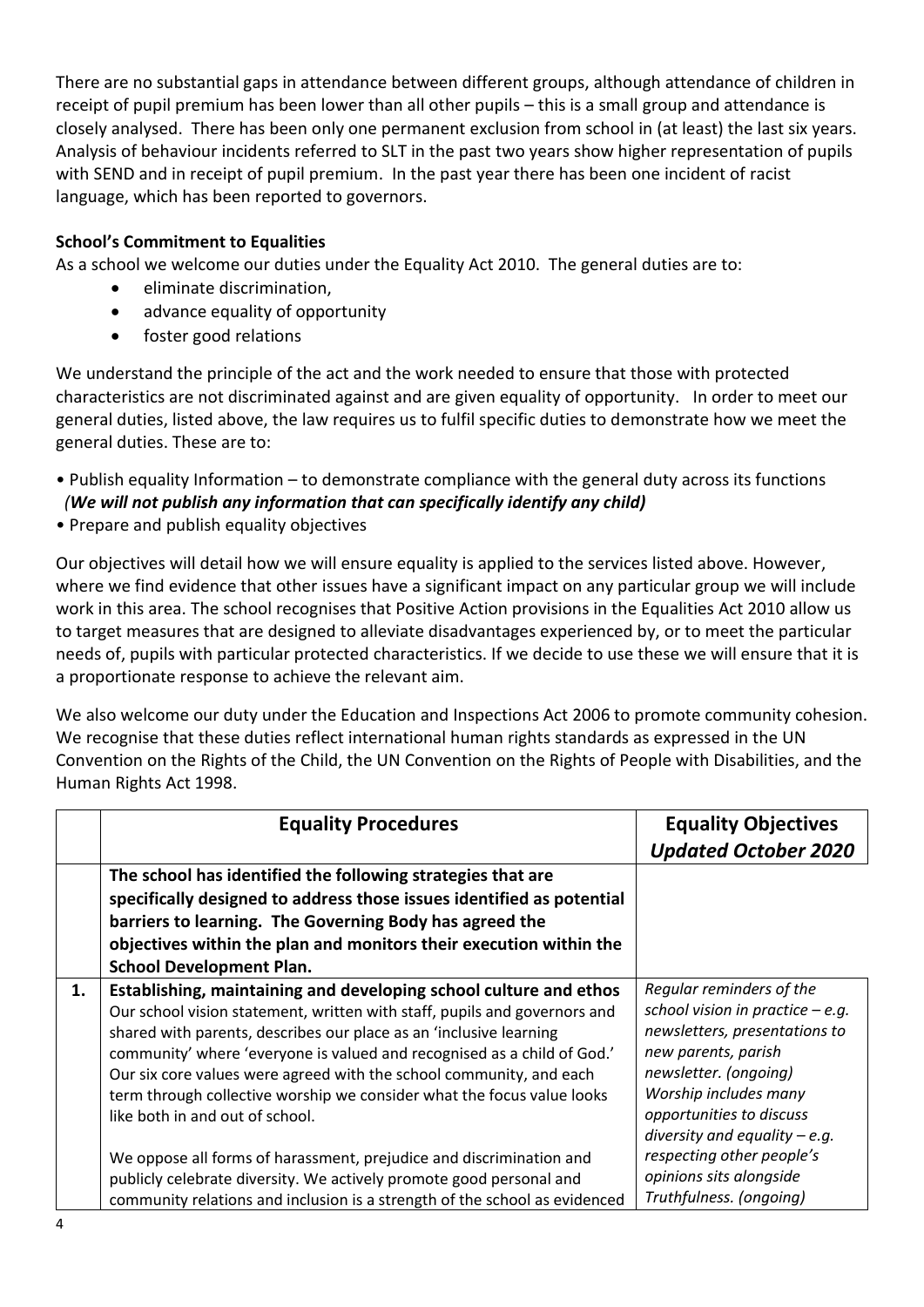|    | at the Annual Sports Day. Advancing understanding of diversity is integral<br>to our vision - our involvement as an Expert Centre in the Global Learning<br>Programme is a good example of this commitment as is our embracing of<br>the 'No Outsiders' PHSE programme.<br>Staff foster a positive atmosphere of mutual respect and trust among<br>pupils from all groups. There is an established behaviour policy with three<br>core expectations - 'be safe, be respectful, be ready to learn', reviewed<br>with staff and pupils at the beginning of each academic year. In our<br>weekly Celebration Assemblies, pupils are encouraged to share<br>achievements out of school as well as being awarded team points and Star<br>of the Week for achievements in school. We cater for the requirements of<br>different religious groups and actively encourage all to understand the<br>traditions of a range of faiths. Pupils with medical needs are treated with<br>sensitivity and are enabled to join in all school activities. We work with<br>healthcare professionals to put the pupil's school experience central, with<br>support for medical needs built around this experience.                                                                | 'No outsiders' programme is<br>embedded in classes and<br>assemblies - revisited<br>regularly and additions made<br>to materials available e.g.<br>Agents of Hope Sept 2020<br>(ongoing)<br>Behaviour expectations used in<br>all aspects of school life and<br>reviewed annually with staff,<br>parents and children, and any<br>visiting professionals working<br>with children. (revisited<br>September 2020)                                                                                                                          |
|----|---------------------------------------------------------------------------------------------------------------------------------------------------------------------------------------------------------------------------------------------------------------------------------------------------------------------------------------------------------------------------------------------------------------------------------------------------------------------------------------------------------------------------------------------------------------------------------------------------------------------------------------------------------------------------------------------------------------------------------------------------------------------------------------------------------------------------------------------------------------------------------------------------------------------------------------------------------------------------------------------------------------------------------------------------------------------------------------------------------------------------------------------------------------------------------------------------------------------------------------------------------------|-------------------------------------------------------------------------------------------------------------------------------------------------------------------------------------------------------------------------------------------------------------------------------------------------------------------------------------------------------------------------------------------------------------------------------------------------------------------------------------------------------------------------------------------|
| 2. | Preventing and dealing effectively with bullying and harassment                                                                                                                                                                                                                                                                                                                                                                                                                                                                                                                                                                                                                                                                                                                                                                                                                                                                                                                                                                                                                                                                                                                                                                                               | Anti-Bullying Charter                                                                                                                                                                                                                                                                                                                                                                                                                                                                                                                     |
|    | We recognise that the groups covered in this policy may be more<br>vulnerable to bullying and harassment. Clear procedures are in place to<br>ensure that staff are able to confidently deal with all forms of bullying and<br>harassment promptly, firmly and consistently. Actions taken are in line<br>with relevant LA/ODST policy and guidance such as those for anti-bullying<br>and dealing with prejudice related incidents.  All forms of harassment are<br>recorded, monitored and dealt with in line with relevant school policy.<br>Pupils, staff and parents are aware of the procedures for dealing with<br>these and confident in their knowledge that such behaviour is always<br>unacceptable.                                                                                                                                                                                                                                                                                                                                                                                                                                                                                                                                               | developed by pupils as part of<br>All Together Gold Award<br>(2018)<br>School procedures to address<br>bullying and harassment<br>issues discussed regularly by<br>Governors and form part of<br>Summer Term Visit. (ongoing)<br>ELSA support used in cases of<br>relational conflict.                                                                                                                                                                                                                                                    |
| 3  | Listening to pupils, staff, parents and others                                                                                                                                                                                                                                                                                                                                                                                                                                                                                                                                                                                                                                                                                                                                                                                                                                                                                                                                                                                                                                                                                                                                                                                                                | <b>School Council have</b>                                                                                                                                                                                                                                                                                                                                                                                                                                                                                                                |
|    | We have an elected School Council who have a range of duties over the<br>course of the year including nominating good causes to support and<br>leading assemblies on issues such as internet safety. Pupils are in house<br>teams and pupils in Y1 and FS have buddies who can assist them with<br>concerns. We have a team of Active Leaders (Y5/6) who receive training<br>to support play activities.<br>Pupil interviews are regularly used as a monitoring tool, both by<br>Governors and by subject leaders such as the SENCo. A Governor Update<br>is sent to parents at least annually to inform parents on response to<br>parent and pupil feedback.<br>There is a weekly meeting of teaching staff as well as termly pupil<br>progress meetings at which the achievement of pupil groups is discussed.<br>Regular TA meetings are held and staff surveys/feedback show that staff<br>are able to voice concerns and are generally positive about their work.<br>Parents are regularly invited into school to events such as open<br>mornings, topic displays and sharing assemblies. Their views are sought<br>on issues such as home learning and school meals through<br>questionnaires available to all. The format for reporting to parents has | opportunities to meet with<br>Governors e.g to plan action<br>on environmental issues.<br>(October 2019).<br>All Y5/6 children trained as<br>Active Leaders - support<br>playtime activities and clubs.<br>(annual training - Autumn)<br>Governor Days include<br>opportunities to meet with<br>staff, children and parents and<br>members of the School<br>Association. Summer term<br>visit includes Y6 exit interview.<br>Parent and carer feedback has<br>contributed significantly to<br>plans for remote learning<br>(October 2020) |
|    | been revised and feedback was universally positive.<br><b>Equalising opportunities</b>                                                                                                                                                                                                                                                                                                                                                                                                                                                                                                                                                                                                                                                                                                                                                                                                                                                                                                                                                                                                                                                                                                                                                                        | Trips are limited to one per                                                                                                                                                                                                                                                                                                                                                                                                                                                                                                              |
| 4. | We recognising that some of the groups covered in this policy are likely to<br>be economically disadvantaged, and so have taken measures to ensure<br>that we avoid putting parents under unnecessary financial pressure.                                                                                                                                                                                                                                                                                                                                                                                                                                                                                                                                                                                                                                                                                                                                                                                                                                                                                                                                                                                                                                     | long term per class and cost<br>kept to reasonable level - all<br>communication clear that                                                                                                                                                                                                                                                                                                                                                                                                                                                |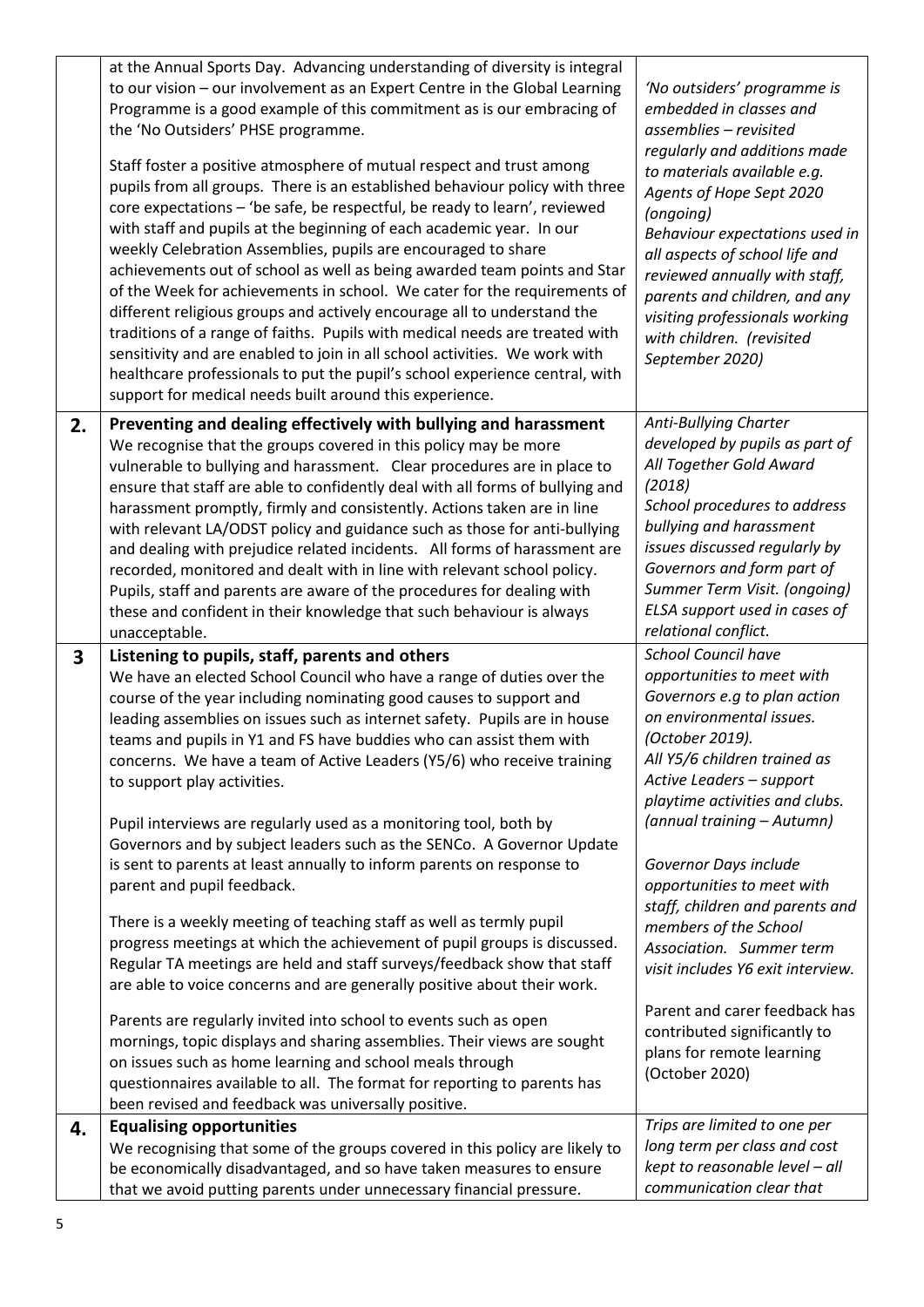|    | School uniform prices are kept as low as possible and there is also<br>secondhand uniform available in school. Parents are able to purchase<br>generic uniform from supermarkets etc. if they wish.<br>All teacher-led after school clubs are free of charge, and over the course<br>of the year we try to encourage all children to attend at least one club.<br>We have used pupil premium funding to allow children to attend paid<br>clubs run by outside providers.<br>Our charging policy is regularly reviewed and we try very hard to ensure<br>trips are spread throughout the year and represent good value for money.<br>Financial help is available and we ensure parents know this is the case. As<br>part of our commitment to ensuring fair access some trips are subsidised<br>by funds raised from the school association, who also fund a termly<br>enrichment day such as artist visits, dance workshops. On our website we<br>signpost other available services such as holiday childcare. | contributions are voluntary<br>and that no child should miss<br>out for financial reasons<br>Pupil premium funding used to<br>subsidise those eligible and<br>governor funds available to<br>support in other appropriate<br>cases.<br>Termly enrichment days are<br>funded by the School<br>Association, ensuring entirely<br>equal access and planned use<br>of Sports Funding and tracking<br>of participation ensures all<br>pupils have opportunities. |
|----|----------------------------------------------------------------------------------------------------------------------------------------------------------------------------------------------------------------------------------------------------------------------------------------------------------------------------------------------------------------------------------------------------------------------------------------------------------------------------------------------------------------------------------------------------------------------------------------------------------------------------------------------------------------------------------------------------------------------------------------------------------------------------------------------------------------------------------------------------------------------------------------------------------------------------------------------------------------------------------------------------------------|-------------------------------------------------------------------------------------------------------------------------------------------------------------------------------------------------------------------------------------------------------------------------------------------------------------------------------------------------------------------------------------------------------------------------------------------------------------|
| 5. | Informing and involving parents and carers<br>We recognise that some of the groups covered in this policy are more<br>likely to find school intimidating or inaccessible, and that it is important<br>that we offer a range of opportunities to develop relationships and keep<br>parents informed.                                                                                                                                                                                                                                                                                                                                                                                                                                                                                                                                                                                                                                                                                                            | Use of the school website,<br>PMX and particularly the<br>Twitter feed ensures regularly<br>updated information.<br>(ongoing)                                                                                                                                                                                                                                                                                                                               |
|    | Our induction for new parents includes a Saturday morning session which<br>enables both parents to attend. We have also reviewed the first term's<br>contact with parents to include an earlier parents evening, a meet and<br>greet coffee morning and open mornings for parents to see their children<br>learning through play. We also provide written information.<br>Communication with parents throughout the school takes a variety of                                                                                                                                                                                                                                                                                                                                                                                                                                                                                                                                                                  | Headteacher and other<br>teachers spend time on<br>playground at beginning and<br>end of the day to ensure<br>informal communication.<br>(daily)                                                                                                                                                                                                                                                                                                            |
|    | forms. There is a fortnightly newsletter and termly class curriculum<br>letters. All letters are sent out electronically by parentmail and are also<br>available in hard copy and on the school website. Teachers have school<br>email addresses and parents are encouraged to contact them with any<br>queries. There is an opportunity early in the year to meet the class<br>teacher and discuss routines and expectations, as well as two formal<br>parent-teacher meetings and an annual written report which has been<br>redesigned recently to ensure clear progress information is given. The<br>website contains lots of information including leaflets on supporting                                                                                                                                                                                                                                                                                                                                 | Increased opportunities for<br>new parents in Foundation to<br>meet at Coffee Mornings,<br>along with a termly 'end of<br>term' event run by KESA to<br>allow questions and develop<br>networks. (from September<br>2018)                                                                                                                                                                                                                                   |
|    | children in Maths and Reading and useful links. There is also a regularly<br>updated Twitter feed.<br>The school takes positive action to encourage involvement and<br>participation of under-represented groups of parents and sections of the<br>community. For example we have widened the range of events to which<br>parents are invited to include sharing assemblies, coffee mornings,<br>curriculum events and open mornings. Parent volunteers are encouraged                                                                                                                                                                                                                                                                                                                                                                                                                                                                                                                                         | Parent events such e-safety<br>training increasingly targeted<br>to ensure attendance and a<br>clear purpose. Information<br>given electronically for those<br>not able to attend.                                                                                                                                                                                                                                                                          |
|    | and again this encompasses a range of activities from supporting clubs to<br>hearing readers.                                                                                                                                                                                                                                                                                                                                                                                                                                                                                                                                                                                                                                                                                                                                                                                                                                                                                                                  | Regular parent<br>communication crucial<br>through Covid situation -                                                                                                                                                                                                                                                                                                                                                                                        |
|    | Meetings for parents are made accessible for all. Parental involvement is<br>monitored to ensure the participation of all groups. Informal events are<br>designed to include the whole community and at times may target<br>particular groups according to needs identified through data analysis. The<br>school's premises and facilities are equally available and accessible for use<br>by all groups within the community. Reasonable adjustment is made for<br>disability.                                                                                                                                                                                                                                                                                                                                                                                                                                                                                                                                | regular updates, use of FAQs<br>and email access directly to<br>teachers all contributed.<br>Progress update reports<br>followed up where needed<br>with phone calls replace<br>Autumn parents evening.                                                                                                                                                                                                                                                     |
|    |                                                                                                                                                                                                                                                                                                                                                                                                                                                                                                                                                                                                                                                                                                                                                                                                                                                                                                                                                                                                                | (Autumn 2020)                                                                                                                                                                                                                                                                                                                                                                                                                                               |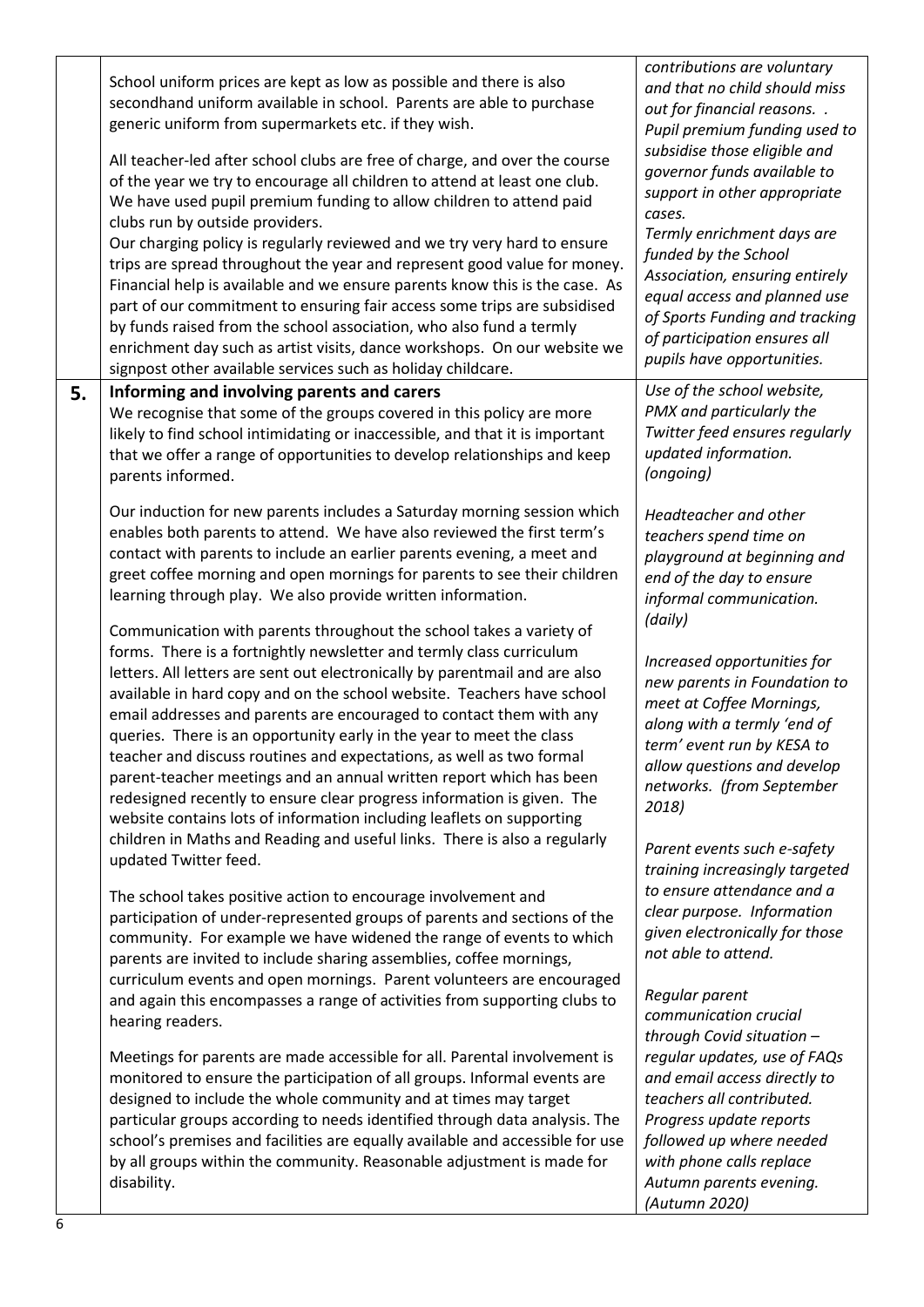| 6. | Welcoming new pupils and helping them to settle in effectively<br>We recognise that some of the groups covered in this policy may find<br>school intimidating or inaccessible, and that to move mid-year could be<br>particularly challenging. We arrange a visit prior to starting if at all<br>possible and the class teacher will make contact with the previous school<br>if appropriate, particularly where information indicates special<br>educational needs. New pupils are allocated a 'buddy' within the class<br>and they are carefully monitored during their settling in period. Any<br>particular needs are catered for - as an example a pupil starting with<br>medical needs was quickly allocated a key worker and specific training for<br>staff was arranged from the school nursing service.                                                                                                                                                                                                                                                                                                                                                                                                                                                                                | Clarity and simplicity of<br>behaviour expectations<br>support pupils entering our<br>school. Consistent adults<br>working in classrooms, at<br>lunchtime and at after-school<br>club supports children through<br>the day.                                                                                                                                                                                                                                                                                                                                                                                                     |
|----|-------------------------------------------------------------------------------------------------------------------------------------------------------------------------------------------------------------------------------------------------------------------------------------------------------------------------------------------------------------------------------------------------------------------------------------------------------------------------------------------------------------------------------------------------------------------------------------------------------------------------------------------------------------------------------------------------------------------------------------------------------------------------------------------------------------------------------------------------------------------------------------------------------------------------------------------------------------------------------------------------------------------------------------------------------------------------------------------------------------------------------------------------------------------------------------------------------------------------------------------------------------------------------------------------|---------------------------------------------------------------------------------------------------------------------------------------------------------------------------------------------------------------------------------------------------------------------------------------------------------------------------------------------------------------------------------------------------------------------------------------------------------------------------------------------------------------------------------------------------------------------------------------------------------------------------------|
| 7. | Addressing the full range of learning needs                                                                                                                                                                                                                                                                                                                                                                                                                                                                                                                                                                                                                                                                                                                                                                                                                                                                                                                                                                                                                                                                                                                                                                                                                                                     | Monitor curriculum resources                                                                                                                                                                                                                                                                                                                                                                                                                                                                                                                                                                                                    |
|    | We recognise that some of the groups covered in this policy are more<br>likely to under-achieve. Our teaching, learning and curriculum policy and<br>policy for pupils with Special Educational Needs details our approach to<br>planning with appropriate differentiation and adjustments to teaching<br>necessary for those pupils with individual needs. Classroom organisation,<br>for example in terms of groupings, is flexible and can be adapted to meet<br>the needs of groups of children. Teachers ensure that the classroom is an<br>inclusive environment in which all pupils can participate; feel all their<br>contributions are valued; have opportunities to succeed and achieve high<br>standards. All pupils access the mainstream curriculum and teachers take<br>positive action to include all groups or individuals.<br>Curriculum planning takes account of and builds on pupils' starting points<br>and is differentiated appropriately to ensure the inclusion of all, including<br>pupils:<br>• Learning English as an additional language<br>• From minority ethnic groups<br>. Who are gifted and talented<br>• With special educational needs<br>• Who are looked after by the local authority<br>. Who are at risk of disaffection and exclusion                 | and planning to ensure<br>diversity is reflected and SMSC<br>is embedded throughout.<br>Further revision of PHSE<br>curriculum following training<br>from ODST led to adoption of<br>Coram SCARF scheme of work<br>(September 2019)<br>Use of outdoor learning<br>encouraged throughout school<br>and further training took place<br>in Summer 2019. Outdoor<br>play equipment purchased for<br>all year groups, building on<br>good practice in Foundation.<br>Mixed ability groupings and<br>use of talk partners support<br>children in developing positive                                                                  |
|    | The school monitors and evaluates its effectiveness in providing an<br>appropriate curriculum for pupils of all backgrounds. Each area of the<br>curriculum is planned to incorporate the principles of equality and positive<br>attitudes to diversity. All subjects contribute to the spiritual, moral, social<br>and cultural development of all pupils.<br>The content of the curriculum reflects and values diversity. Extra-<br>curricular activities and special events should cater for the interests and<br>capabilities of all pupils and take account of parental concerns related to<br>religion and culture.<br>All pupils have the opportunity to achieve their highest standards.<br>Baseline assessment is used appropriately for all pupils. The school<br>ensures that assessment is free of gender, cultural and social bias, and<br>that assessment methods are valid. The monitoring and analysing of<br>pupil performance by gender, ethnicity, disability and background enables<br>the identification of groups of pupils where there are patterns of<br>underachievement. The school ensures that action is taken to counter<br>this. Differences in attainment and progress of boys and girls have become<br>much less marked over past three years. (September 2020) | working with their peers.<br>Termly pupil progress<br>meetings including<br>information analysed by pupil<br>groups allows targeted<br>support where needed - this is<br>reported to governors in<br>termly updates.<br>Close monitoring of<br>attendance and action taken<br>to improve attendance which<br>was a concern in 2017-18.<br>Unauthorised absence halved<br>in 2018-19. Attendance both<br>of limited opening in June<br>2020 and full opening in<br>September 2020 was high and<br>maintained through the term.<br>Attendance is a key aspect of<br>the pupil premium action plan,<br>having been identified as a |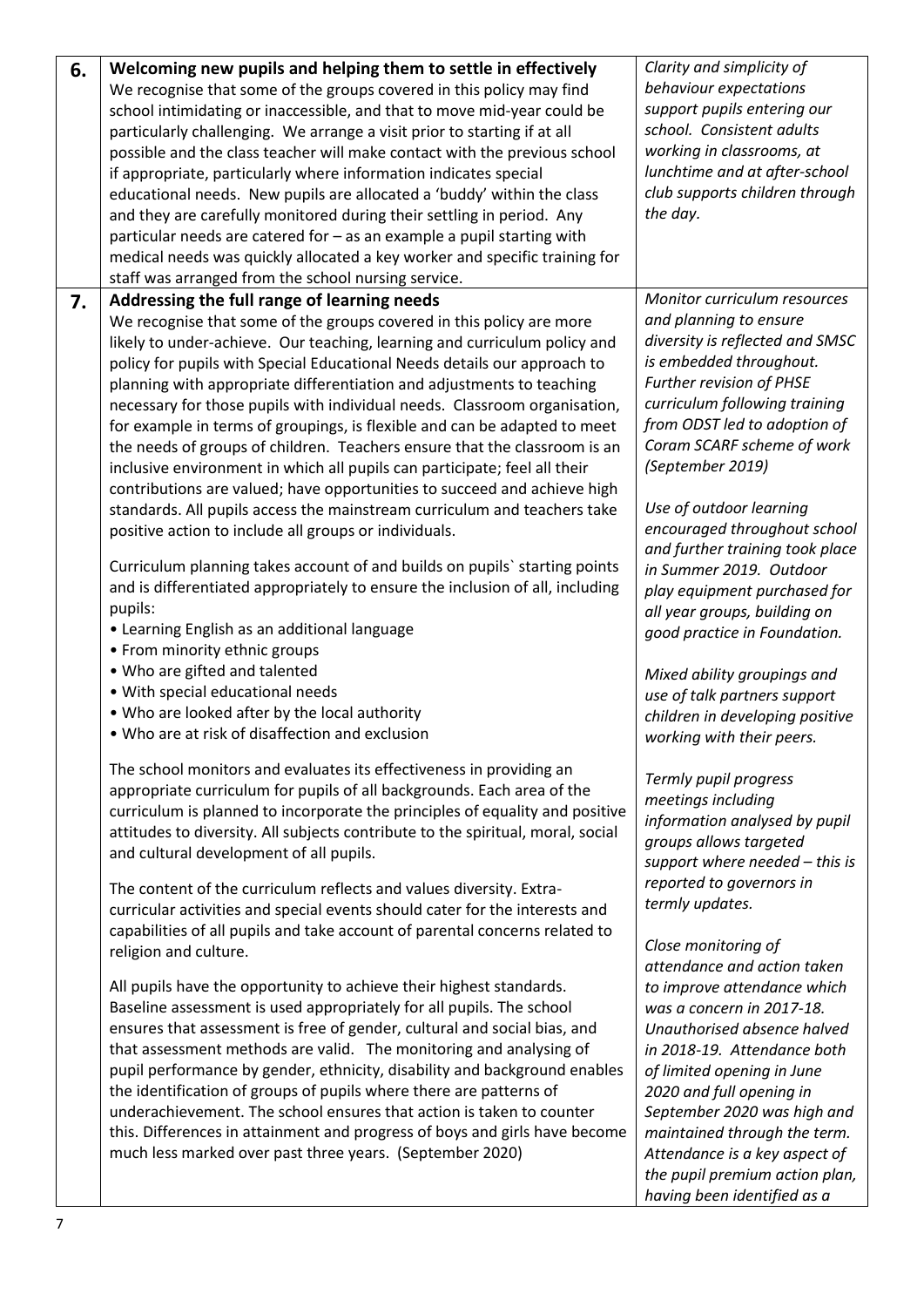|    | Staff have high expectations of all pupils and continually challenge them to<br>extend their learning and achieve higher standards. The school recognises<br>and values all forms of achievement.<br>Assessment for learning, including self-assessment and peer assessment,<br>provides all pupils with opportunities to take responsibility for their own<br>learning through regular reflection and feedback on their progress.<br>All pupils have full opportunities to demonstrate what they know,<br>understand, can do and are aware of the next steps in their learning.<br>Information from assessment is used to inform future learning and staff<br>use a range of strategies and approaches to assess pupils' progress.                                                                                                                                                                                                                                                                                                                                                                                                                                                                                                                                                                                                                                                                                                                         | barrier to learning for some<br>pupils in that group. (October<br>2020)                                                                                                                                                                                                                                                                                                                                                                                                                                                                                                                                                                                                                                |
|----|-------------------------------------------------------------------------------------------------------------------------------------------------------------------------------------------------------------------------------------------------------------------------------------------------------------------------------------------------------------------------------------------------------------------------------------------------------------------------------------------------------------------------------------------------------------------------------------------------------------------------------------------------------------------------------------------------------------------------------------------------------------------------------------------------------------------------------------------------------------------------------------------------------------------------------------------------------------------------------------------------------------------------------------------------------------------------------------------------------------------------------------------------------------------------------------------------------------------------------------------------------------------------------------------------------------------------------------------------------------------------------------------------------------------------------------------------------------|--------------------------------------------------------------------------------------------------------------------------------------------------------------------------------------------------------------------------------------------------------------------------------------------------------------------------------------------------------------------------------------------------------------------------------------------------------------------------------------------------------------------------------------------------------------------------------------------------------------------------------------------------------------------------------------------------------|
| 8. | Supporting learners with particular needs<br>We understand that some of the groups covered in this policy are more<br>likely to have particular needs, and our policy for pupils with Special<br>Educational Needs details our provision through the implementation of<br>Individual Education Plans and intervention programmes. In addition we<br>have put in place resources to support pupils with English as an Additional<br>Language and can ensure additional adult support where necessary to<br>meet a particular need such as challenging behaviour. We have<br>developed good relationships with outside agencies such as the School<br>Nursing Service and the Educational Psychologist and are able to call on<br>their expertise where needed to work with staff and parents as well as the<br>children. We have a trained Emotional Literacy Support Assistant in<br>school who can work with children dealing with anxiety, bereavement or<br>similar issues.<br>Termly staff meetings ensure time to discuss and share ideas/concerns<br>with SENCo and other staff, in addition to opportunities to discuss at<br>termly pupil progress meetings.                                                                                                                                                                                                                                                                                        | <b>ODST SEND Review process</b><br>supported audit and improved<br>provision for children with<br>specific needs. (March 2018)<br>Outside agencies support is<br>welcomed-we are creative in<br>seeking appropriate support<br>for our pupils and actively seek<br>collaboration with others.<br>(Ongoing)<br>All staff took part in training<br>on Developing Emotional<br>Resilience (Spring 2019),<br><b>Autism Awareness (January</b><br>2020) and Team Teach<br>training to support behaviour<br>(January 2020).                                                                                                                                                                                  |
| 9. | Making the school accessible to all<br>As part of an ongoing programme of improvement works to the building<br>we have improved accessibility for pupils, staff and others with physical<br>disabilities, for example by ensuring the doorway from the playground<br>to the main building is automatically opened and wide enough.<br>Improvements to the outside area such as the AWP, Quiet Garden and<br>Foundation Stage outside learning area also ensure accessibility around<br>the site is reasonable.<br>The school liaises with LA support services as the need arises to ensure<br>support and appropriate resources are in place to cater for specific<br>needs such as hearing or vision impairment. This means that all pupils<br>can access the full curriculum and improvements are made such as<br>reducing background noise in classrooms to enhance our provision for<br>pupils with disabilities. The effective use of ICT in evidence across the<br>school allows us to modify teaching materials where necessary to<br>ensure it is presented in a 'user-friendly' way.<br>Accessibility to remote learning for all pupils has been a key part of<br>planning and informed our approach of using the School Website<br>primarily during school closure. We are now developing use of Google<br>Classroom to support both home learning and remote learning where<br>necessary. (See Remote Learning Contingency Policy October 2020). | Ensure any redevelopment<br>increases physical accessibility.<br>Should a child with specific<br>needs be admitted, classroom<br>allocation may need to be<br>reviewed.<br>Specialist equipment<br>purchased to support<br>additional needs, along with<br>appropriate training e.g.<br>sensory circuits. (2018)<br>Ensuring accessibility to<br>remote learning includes loan<br>of laptops, and delivery of<br>paper learning packs.<br><b>Purchase of Chromebooks</b><br>funded by KESA will further<br>support this. Office staff have<br>made contact with families not<br>signed up to Google Classroom<br>to offer support, resulting in all<br>KS2 children being signed up.<br>(October 2020) |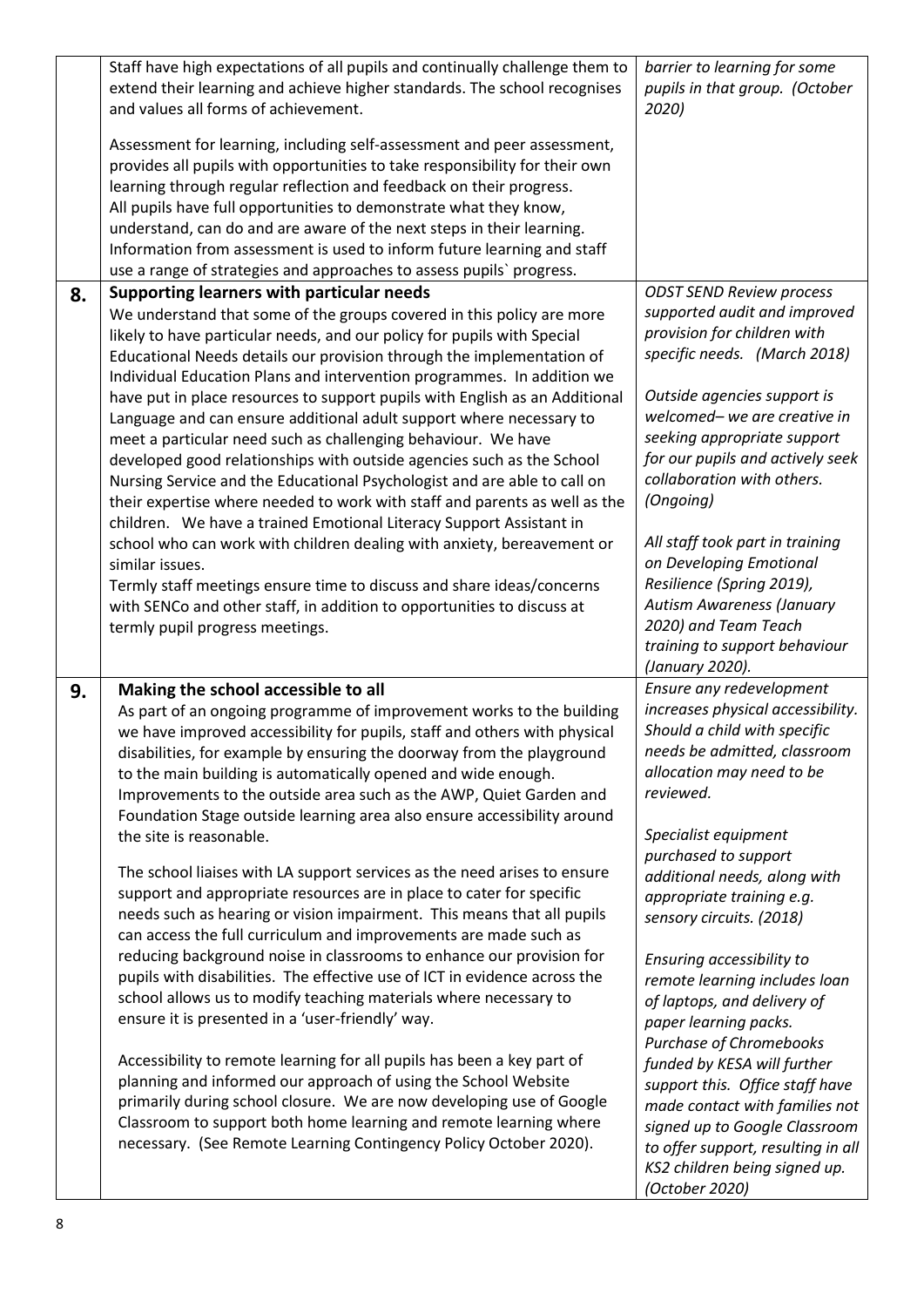| 10  | Ensuring fair and equal treatment for pupils<br>We know that the school must ensure that its policies and practice do<br>not discriminate, directly or indirectly, against pupils in the school or<br>applying for admission to the school.<br>We ensure fair admissions procedures are in place - our admissions<br>policy is scrutinised by the Diocese of Oxford and must be widely<br>consulted on every 7 years. This ensures that they do not discriminate<br>and disadvantage pupils from any particular group(s). All decisions<br>around admissions are made by a committee of Governors based on<br>detailed information supplied by the parents. There is an independent<br>appeals panel who have twice in the last year scrutinised our procedures<br>and found them to be fair and open.                                                                                                                                                                                                                                                                                                                                                                  | Annual review of admissions<br>procedures by Admissions<br>Committee with discussion<br>where necessary by Full<br>Governing Body. Recent<br>reviews have ensured it is fully<br>inclusive e.g. removal of<br>church attendance criteria - it<br>is reviewed annually by ODST<br>prior to publication. (annual)                                                                                                                                                                            |
|-----|-------------------------------------------------------------------------------------------------------------------------------------------------------------------------------------------------------------------------------------------------------------------------------------------------------------------------------------------------------------------------------------------------------------------------------------------------------------------------------------------------------------------------------------------------------------------------------------------------------------------------------------------------------------------------------------------------------------------------------------------------------------------------------------------------------------------------------------------------------------------------------------------------------------------------------------------------------------------------------------------------------------------------------------------------------------------------------------------------------------------------------------------------------------------------|--------------------------------------------------------------------------------------------------------------------------------------------------------------------------------------------------------------------------------------------------------------------------------------------------------------------------------------------------------------------------------------------------------------------------------------------------------------------------------------------|
|     | Families are aware of their rights and responsibilities in relation to pupil<br>attendance, and appropriate personnel always follow up absence.<br>Provision is made for leave of absence for religious observance, which<br>includes staff as well as pupils. Provision is also made for pupils on<br>extended leave so that they are able to continue with their learning.<br>Attendance is monitored and action is taken in order to reduce any<br>disparities between different groups of pupils. If children and their<br>parents feel that for religious or other reasons they cannot wear the<br>school's designated uniform this will be dealt with sympathetically on a<br>case by case basis.                                                                                                                                                                                                                                                                                                                                                                                                                                                                 | Attendance information<br>shared at Parents' Evenings<br>and discussed. Where<br>attendance is below 90%<br>letters are sent by HT. (from<br>February 2019)                                                                                                                                                                                                                                                                                                                                |
|     | The school's procedures for disciplining pupils and managing behaviour<br>are fair and applied equally to all. It is recognised that cultural background<br>may affect behaviour. The school takes this into account when dealing<br>with incidents of unacceptable behaviour and all staff operate consistent<br>systems of rewards and sanctions. Implementation of the behaviour<br>policy is monitored through maintenance of a behaviour log and in lesson<br>observations to ensure consistency without prejudice. We ensure where<br>relevant that teaching or the expression of religious belief about same sex<br>relationships is conveyed responsibly and sensitively.                                                                                                                                                                                                                                                                                                                                                                                                                                                                                       | Review of Behaviour Policy<br>(September 2017/December<br>2018) emphasised importance<br>of consistency - key principle<br>in annual training. All staff<br>have '30 second reminders of<br>language to use when<br>behaviour is challenging.                                                                                                                                                                                                                                              |
| 11. | Ensuring fair and equal treatment for staff and others<br>We recognise the need to ensure that our policies and practice does not<br>discriminate, directly or indirectly, against adults as well as pupils in the<br>school and that positive role models and a wider perspective will<br>strengthen the school. The school adheres to recruitment, selection and<br>retention procedures, which are fair, equal, and in line with statutory<br>duties.<br>Positive action is taken to ensure that everyone associated with the school<br>is informed of the contents of this policy along with our policies on<br>safeguarding children, behaviour and health and safety. New staff are<br>made familiar with it as part of their induction programme.<br>The skills of all staff, including support and part-time staff are recognised<br>and valued. All staff are given status and support and are encouraged to<br>share their knowledge. Staff appraisal and CPD opportunities are available<br>to support their practice in relation to this policy. Staff and visitors provide<br>a wide range of role models and reflect the diversity of the local and wider | Appraisal processes in place<br>for all staff with focus on<br>professional reflection. Staff<br>seek responsibility and are<br>keen to take initiatives<br>forward. (ongoing)<br>Participation in MITA<br>programme by senior leaders<br>and teaching assistants led to<br>changes in practice (2017-18)<br>Governors use ODST Wellbeing<br>resources along with tools<br>from DfE Workload Toolkit to<br>develop approach Personnel<br>committee monitor CPD for all<br>staff. (ongoing) |
| 12. | community.<br>Encourage participation of under-represented groups<br>We recognise that the school has an opportunity to model<br>empowerment of all groups including disabled, ethnic, religious and                                                                                                                                                                                                                                                                                                                                                                                                                                                                                                                                                                                                                                                                                                                                                                                                                                                                                                                                                                    | Ensure recruitment to<br>Governing Body reflects pupil<br>population/local community,                                                                                                                                                                                                                                                                                                                                                                                                      |